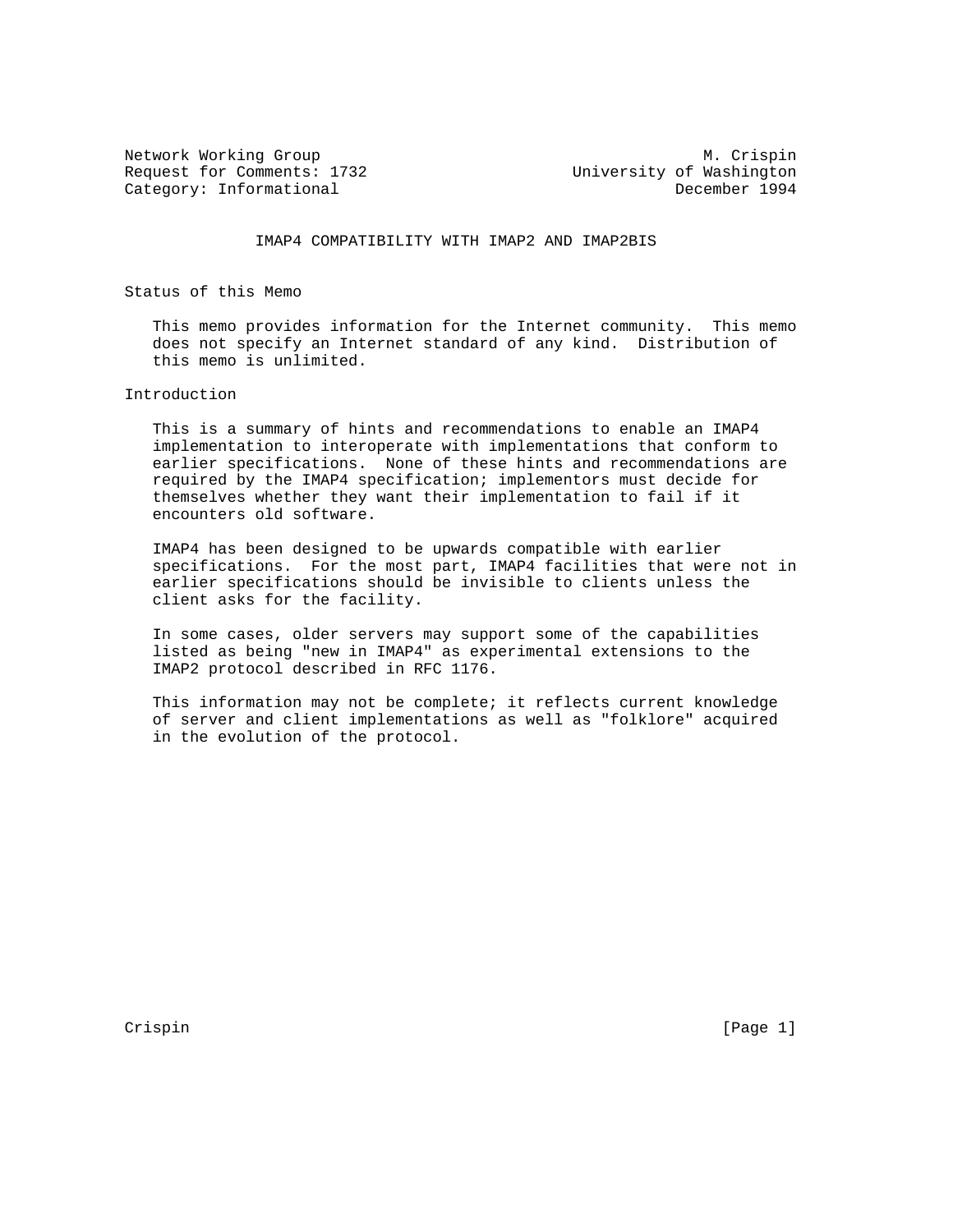IMAP4 client interoperability with old servers

 In general, a client should be able to discover whether an IMAP2 server supports a facility by trial-and-error; if an attempt to use a facility generates a BAD response, the client can assume that the server does not support the facility.

 A quick way to check whether a server implementation supports the IMAP4 specification is to try the CAPABILITY command. An OK response that includes the IMAP4 capability value indicates a server that supports IMAP4; a BAD response or one without the IMAP4 capability value indicates an older server.

 The following is a list of facilities that are only in IMAP4, and suggestions for how new clients might interoperate with old servers:

 CAPABILITY command A BAD response to this command indicates that the server implements IMAP2 (or IMAP2bis) and not IMAP4.

 AUTHENTICATE command. Use the LOGIN command.

 LSUB and LIST commands Try the RFC 1176 FIND command.

 \* in a sequence Use the number of messages in the mailbox from the EXISTS unsolicited response.

 SEARCH extensions (character set, additional criteria) Reformulate the search request using only the searching options listed in search\_old in the IMAP4 grammar. This may entail doing multiple searches to achieve the desired results.

 BODYSTRUCTURE fetch data item Try to fetch the non-extensible BODY data item.

 body section number 0 Fetch the entire message and extract the header.

 RFC822.HEADER.LINES and RFC822.HEADER.LINES.NOT fetch data items Use RFC822.HEADER and remove the unwanted information.

 BODY.PEEK[section], RFC822.PEEK, and RFC822.TEXT.PEEK fetch data items Use the corresponding non-PEEK versions and manually clear the \Seen flag as necessary.

Crispin [Page 2]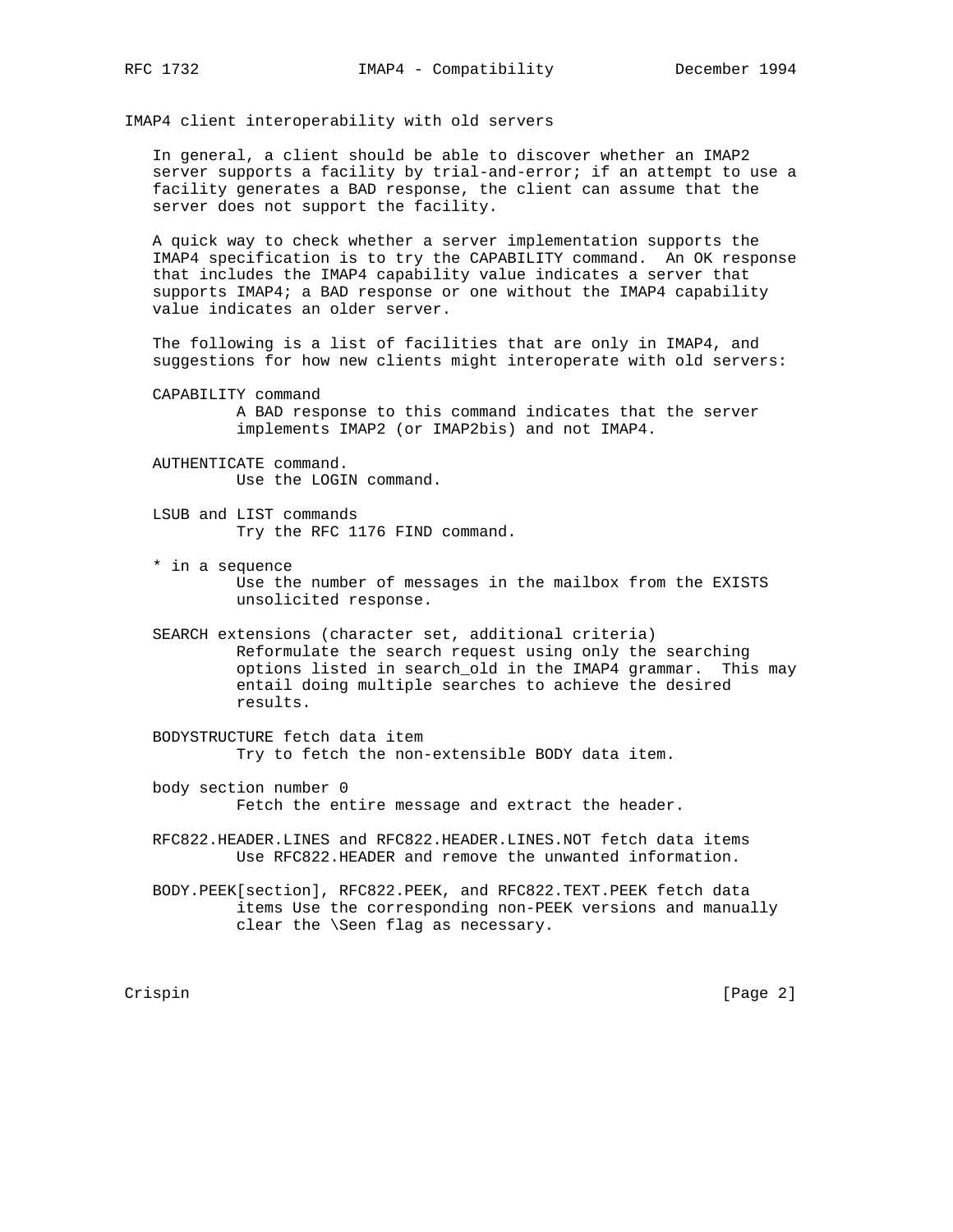UID fetch data item and the UID commands No equivalent capabilitity exists in older servers.

 FLAGS.SILENT, +FLAGS.SILENT, and -FLAGS.SILENT store data items Use the corresponding non-SILENT versions and ignore the untagged FETCH responses which com eback.

 The following IMAP4 facilities were introduced in the experimental IMAP2bis revisions to RFC-1176, and may be present in a server that does not support the CAPABILITY command:

CREATE, DELETE, and RENAME commands

 To test whether these commands are present, try a CREATE INBOX command. If the response is NO, these commands are supported by the server. If the response is BAD, they are not. Older servers without the CREATE capability may sup port implicit creation of a mailbox by a COPY command with a non-existant name as the destination.

APPEND command

 To test whether this command is present, try to append a zero-length stream to a mailbox name that is known not to exist (or at least, highly unlikely to exist) on the remote system.

- SUBSCRIBE and UNSUBSCRIBE commands Try the form of these commands with the optional MAILBOX keyword.
- EXAMINE command Use the SELECT command instead.
- flags and internal date argument to APPEND command Try the APPEND without any flag list and internal date argu ments.
- BODY, BODY[section], and FULL fetch data items Use RFC822.TEXT and ALL instead. Server does not support MIME.
- PARTIAL command Use the appropriate FETCH command and ignore the unwanted data.

 IMAP4 client implementations must accept all responses and data for mats documented in the IMAP4 specification, including those labeled

Crispin [Page 3]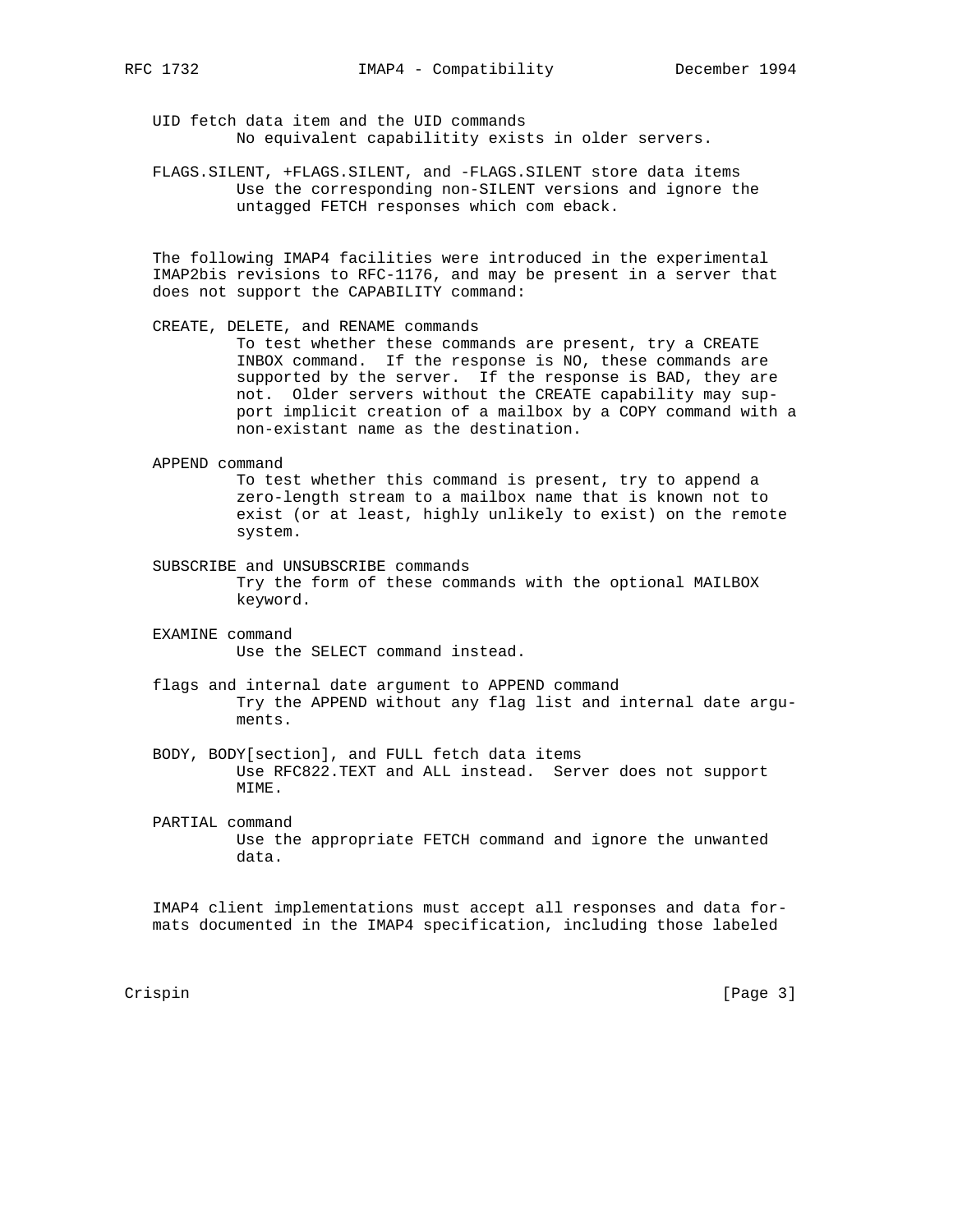as obsolete. This includes the COPY and STORE unsolicited responses and the old format of dates and times. In particular, client imple mentations must not treat a date/time as a fixed format string; nor may they assume that the time begins at a particular octet.

 IMAP4 client implementations must not depend upon the presence of any server extensions that are not in the base IMAP4 specification.

 The experimental IMAP2bis version specified that the TRYCREATE spe cial information token is sent as a separate unsolicited OK response instead of inside the NO response.

 The FIND BBOARDS, FIND ALL.BBOARDS, and BBOARD commands of RFC 1176 are removed from IMAP4. There is no equivalent to the bboard com mands, which provided a separate namespace with implicit restrictions on what may be done in that namespace.

 Older server implementations may automatically create the destination mailbox on COPY if that mailbox does not already exist. This was how a new mailbox was created in older specifications. If the server does not support the CREATE command (see above for how to test for this), it will probably create a mailbox on COPY.

 Older server implementations may not preserve flags or internal dates on COPY. Some server implementations may not permit the preservation of certain flags on COPY or their setting with APPEND as site policy.

Crispin [Page 4]